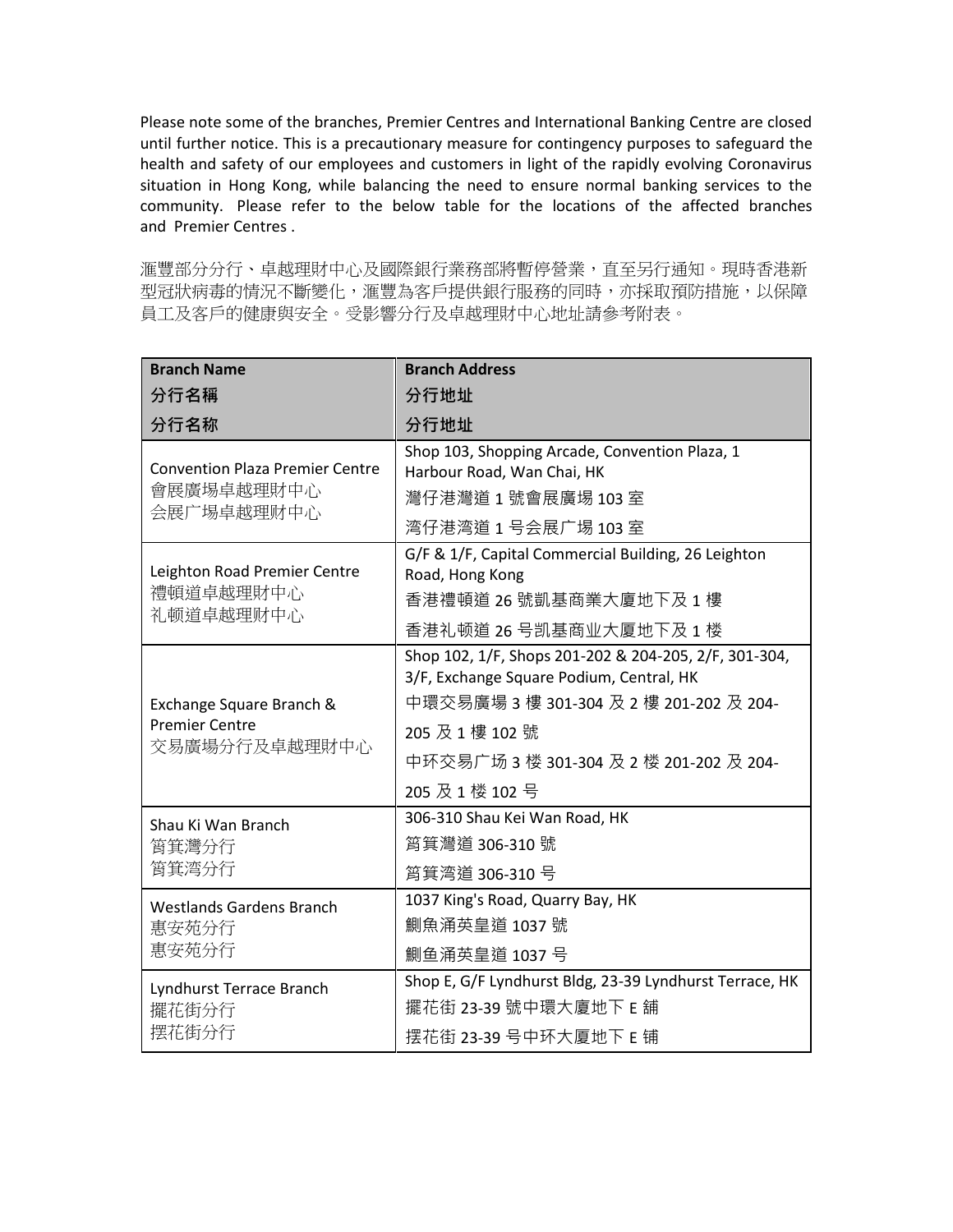| Sheung Wan Branch & Premier<br>Centre              | Shop A, G/F, Guangdong Investment Tower, 293-301<br>Des Voeux Road Central, HK                 |
|----------------------------------------------------|------------------------------------------------------------------------------------------------|
| 上環分行及卓越理財中心<br>上环分行及卓越理财中心                         | 香港德輔道中 293-301 號粵海投資大廈地下 A 舖                                                                   |
|                                                    | 香港德辅道中 293-301 号粤海投资大厦地下 A 铺                                                                   |
| University of Hong Kong Branch<br>香港大學分行<br>香港大学分行 | G/F, Shaw Building, University Of HK, Pok Fu Lam Rd, HK                                        |
|                                                    | 薄扶林道香港大學邵仁枚樓地下                                                                                 |
|                                                    | 薄扶林道香港大学邵仁枚楼地下                                                                                 |
| Aberdeen Premier Centre<br>香港仔卓越理財中心<br>香港仔卓越理财中心  | Shop 1, G/F, Site 4, Aberdeen Centre, Aberdeen, HK                                             |
|                                                    | 香港仔中心第4期地下1號舖                                                                                  |
|                                                    | 香港仔中心第4期地下1号铺                                                                                  |
| 238 Nathan Road Branch &                           |                                                                                                |
| <b>Premier Centre</b><br>彌敦道 238 號分行及卓越理財          | Shop No. 1 & 2, 1/F, 238 Nathan Road, KLN                                                      |
| 中心                                                 | 九龍彌敦道 238 號 1 樓 1-2 號舖                                                                         |
| 弥敦道 238 号分行及卓越理财                                   | 九龙弥敦道 238号1楼 1-2号铺                                                                             |
| 中心                                                 |                                                                                                |
| <b>Elements Premier Centre</b>                     | Shops 1104-1105, 1/F, Elements, International<br>Commerce Centre, 1 Austin Road West, Kowloon. |
| 圓方卓越理財中心<br>圆方卓越理财中心                               | 九龍尖沙咀柯士甸道西 1 號圓方 1 樓 1104-1105 號舖                                                              |
|                                                    | 九龙尖沙咀柯士甸道西 1 号圆方 1 楼 1104-1105 号铺                                                              |
|                                                    | Shop No. G6, 6A & G7, G/F, Site 4, Whampoa Garden,                                             |
| Whampoa Garden Branch &<br><b>Premier Centre</b>   | <b>KLN</b>                                                                                     |
| 黃埔花園分行及卓越理財中心                                      | 九龍黃埔花園第 4 期商場地下 G6, 6A 及 G7 號舖                                                                 |
| 黄埔花园分行及卓越理财中心                                      | 九龙黄埔花园第 4 期商场地下 G6, 6A 及 G7 号铺                                                                 |
|                                                    | Shops 06, 08, 10, 11, 12A and 12B, G/F, Exchange Tower,                                        |
| Kowloon Bay Branch & Premier                       | 33 Wang Chiu Road, Kowloon Bay, Kowloon                                                        |
| Centre                                             | 九龍九龍灣宏照道 33 號國際交易中心地下 06,08,10,                                                                |
| 九龍灣分行及卓越理財中心<br>九龙湾分行及卓越理财中心                       | 11, 12A 及 12B 號舖                                                                               |
|                                                    | 九龙九龙湾宏照道 33 号国际交易中心地下 06,08,10,                                                                |
|                                                    | 11, 12A 及 12B 号铺                                                                               |
| East Point City Branch & Premier                   | Shop No. 108, East Point City, 8 Chung Wa Road, Tseung<br>Kwan O, NT                           |
| Centre                                             | 將軍澳重華路 8 號東港城 108 號舖                                                                           |
| 東港城分行及卓越理財中心<br>东港城分行及卓越理财中心                       | 将军澳重华路 8 号东港城 108 号铺                                                                           |
|                                                    | Shop 218, 2/F, Pioneer Centre, 750 Nathan Rd, KLN                                              |
| Pioneer Centre Branch<br>始創中心分行                    | 九龍彌敦道 750 號始創中心 2 樓 218 舖                                                                      |
| 始创中心分行                                             | 九龙弥敦道 750号始创中心 2 楼 218 铺                                                                       |
|                                                    |                                                                                                |